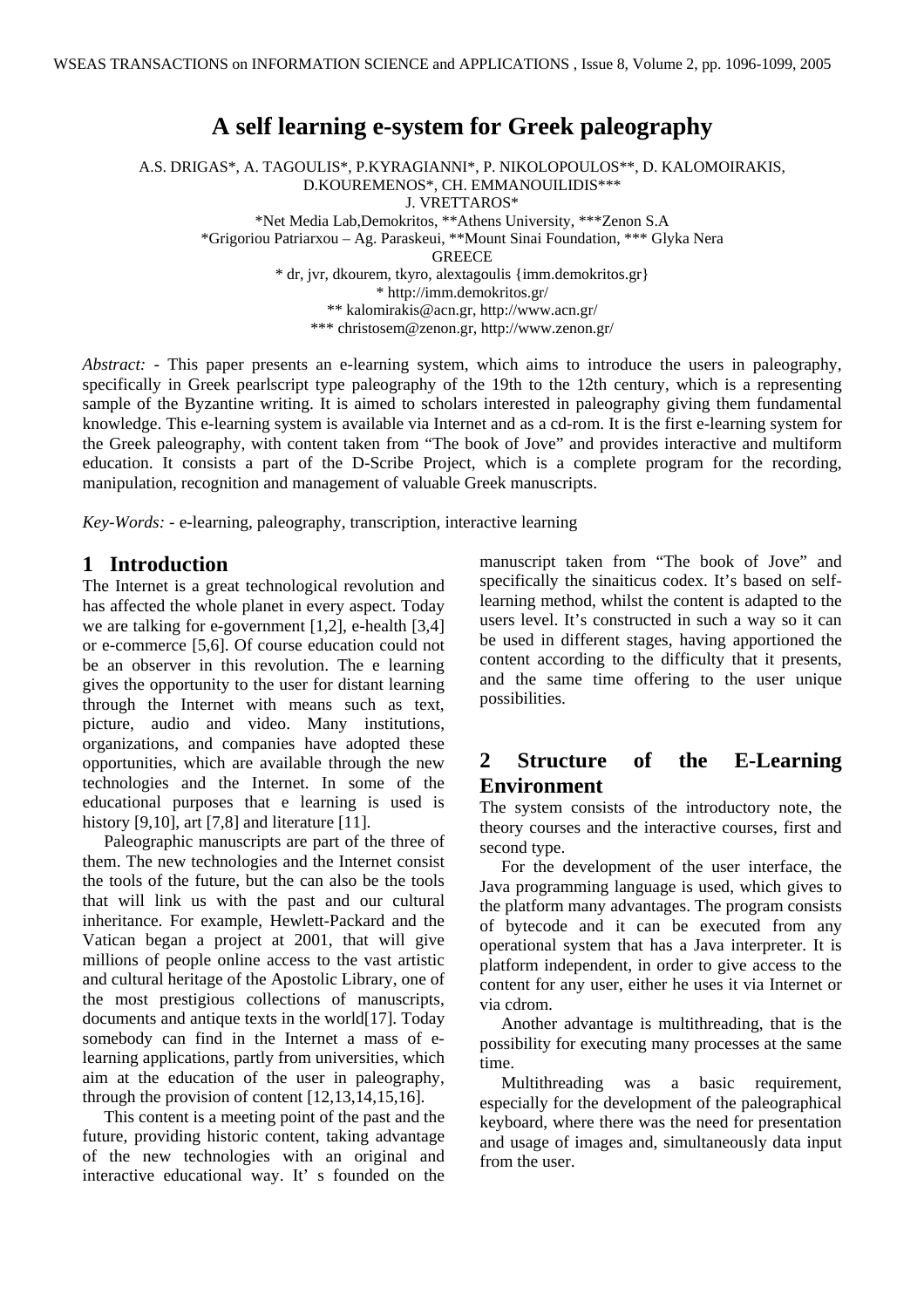The evolved libraries, Swing and AWT(Abstract Window Toolkit), made possible in a window environment, the simultaneously presentation and usage of labels, buttons, text fields, and images for the development of the graphical user interface. Moreover, the constituents of the Java libraries are considered as lightweight, meaning that they are all written in Java, and therefore there aren't visible differences, at the speed of the applications, despite the use of dozens of images.



Fig.1. User levels

 Furthermore, through the libraries that contain classes and interfaces for the support of text constituents, and trough the ability given by the nature of Java, for selecting the desired font, came possible the use of the Greek polytonal system, by the content, and by the user for data input. That gives the system a unique innovation.

 Using special methods for the text constituents, it was achieved comparison between the data given by the program, and the ones inputted by the user, by character, resulting to a more efficient education of the user.

## **2.1 User Levels**

There are three kinds of user levels that can have access to different tools, depending on their access level (Fig.1).

## **2.1.1 Administrator**

The administrator has access to all the tools of the system, and also can make changes. He is responsible for updating the system and the enrichment of the educational content, according to the structure of the content.

### **2.1.2 Authorized User**

The authorized user has access in all the courses of the educational content.

 The system provides him with the ability the type of course and the level of difficulty that he wishes to be educated in.

#### **2.1.3 Unauthorized user**

The unauthorized user has access to a demo version of the content. The system provides him with the ability, of choosing between the first and the second type of the interactive courses, where he can be educated in a small number of examples that they have been taken from the full version.

## **2.2 Content Structure**

All the educational content follows a specific structure of consecutive difficulty levels, at the same time taking under consideration the gained experience, as well as the clarification of the constituents of paleography, from the user during the educational process.

 At the first level courses, where used examples of paleographical words, that contain letters only, as the user for each letter has more than one selections, giving him the opportunity to understand which letters are used in specific words and in which cases.

 At the second level courses where used examples of paleographical words, that contain letters and combinations of letters, ascending the difficulty level.

 At the third level courses, where used examples of paleographical words, that contain letters, combinations of letters and the first type of abbreviations.

 From the so far experience, the user can distinguish the letters, the combinations of letters and the cases that are used, and in this level he is simultaneously trained on abbreviations.

 At the third level courses, where used examples of paleographical words, that contain letters, combinations of letters and two types of abbreviations, challenging the user to test and evaluate the total knowledge that he obtained from the educational content.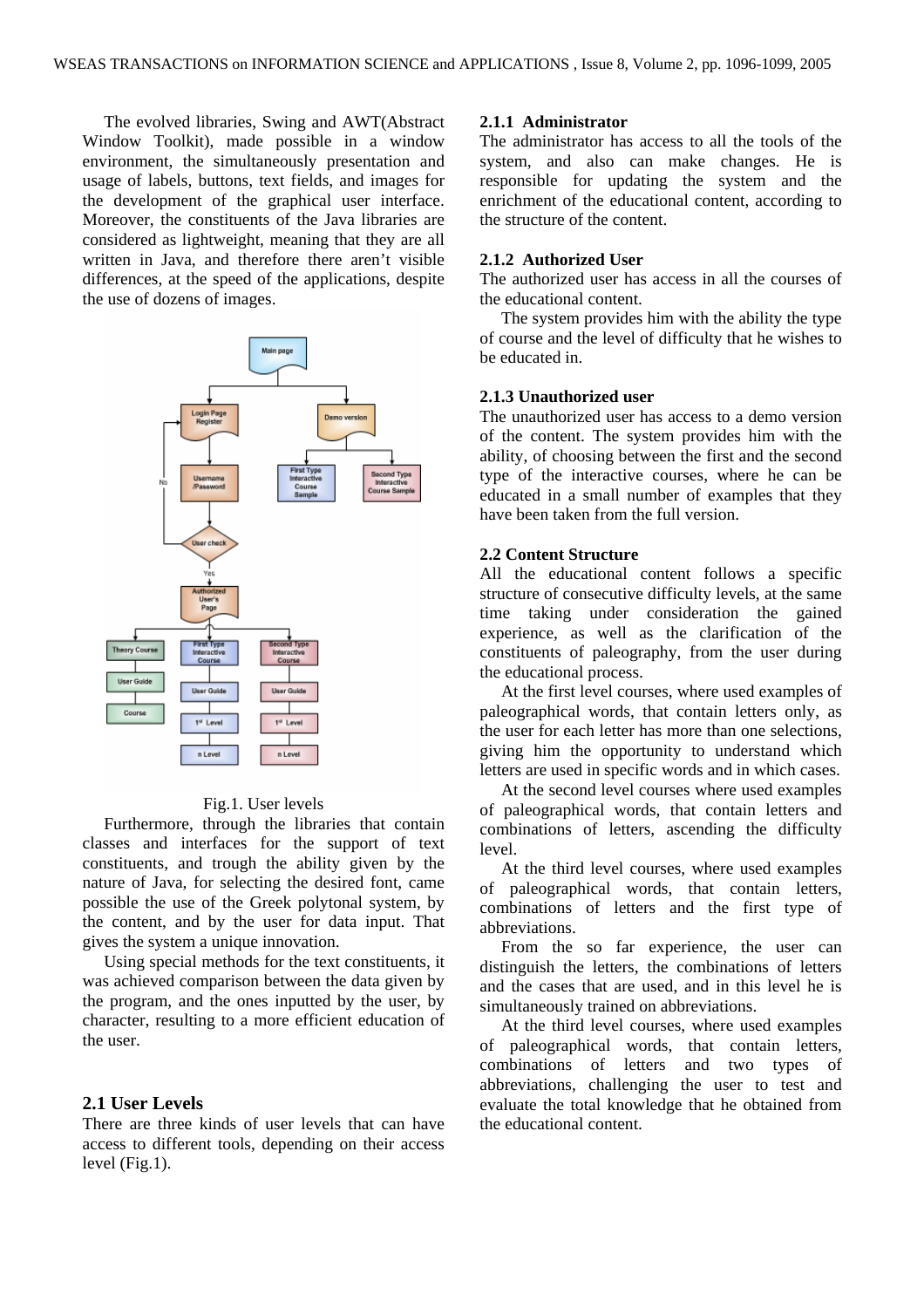#### **2.2.1 Theory Course**

Entering this course the user comes across with the instructions that he has to follow.

 He is given the opportunity to study and learn the spelling of paleographic words, through a large number of representative examples. There is a column containing the letters, the combinations of letters and the two types of abbreviations that are included in the educational content. For the each one of them, there are examples, where the user can learn the letters, the combinations of letters and two types of abbreviations are used in paleography. Many of the examples are common with the examples used in the interactive courses in order to make easier the education process of the user.

### **2.2.2 First Type Interactive Courses**



Fig.2. Sample of the first type interactive courses

 Entering this course the user comes across with the instructions for this course, and the selections for the four difficulty level of the courses. By choosing one of the difficulty levels, the corresponding application appears (Fig.2). In this application the user is asked to transcript the word the word given. The application gives the opportunity to the user to transcript the word using Greek polytonal system (Fig.3).



#### Fig.3. The use of Greek polytonal system

 Then by pressing the "Comparison" button, the result of the comparison appears. If the word is transcripted correctly, a message appears saying "You passed successfully to the next example". If the transcription is wrong, the correct transcription of the word appears, such as the word typed by the user and the equivalent errors character by character. Then if he wishes, he can press the button "Correction" and try to transcript the word again. If he thinks that he is over with this example he can pass to the next one.

#### **2.2.3 Second Type Interactive Courses**

Entering this course the user comes across with the instructions for this course, and the selections for the four-difficulty level of the courses. By choosing one of the difficulty levels, the corresponding application appears (Fig.4).

|                                               |      |                   |        |          |             |                                                                        |                                        |                   | <b>KEYBOARD</b> |  |  |                                                  |  |  |        |  |                    |  |  |                                                                              |  |
|-----------------------------------------------|------|-------------------|--------|----------|-------------|------------------------------------------------------------------------|----------------------------------------|-------------------|-----------------|--|--|--------------------------------------------------|--|--|--------|--|--------------------|--|--|------------------------------------------------------------------------------|--|
|                                               |      |                   |        |          |             |                                                                        |                                        |                   |                 |  |  |                                                  |  |  |        |  |                    |  |  | Letters and combinations a @ 入 ay ey ez ez ey ez ez ey ez ez u w s B B W Y V |  |
|                                               |      |                   |        |          |             | vi gio Megi T n V Ve Vi & & 6 C E 6 de 14 de 4 de 9 de for a           |                                        |                   |                 |  |  |                                                  |  |  |        |  |                    |  |  |                                                                              |  |
|                                               |      |                   |        |          |             | aG dof dor dor dar of du by by < < ln H hw + 0 - 0, l i i i lk k k / \ |                                        |                   |                 |  |  |                                                  |  |  |        |  |                    |  |  |                                                                              |  |
|                                               |      |                   |        |          |             |                                                                        |                                        |                   |                 |  |  |                                                  |  |  |        |  |                    |  |  | A H A H U H H M H Y N W V Z O 8 OU T T T A W                                 |  |
| प्रा                                          |      | $\infty$ of P     |        | $\sigma$ |             |                                                                        |                                        |                   |                 |  |  |                                                  |  |  |        |  |                    |  |  |                                                                              |  |
|                                               | TY U | I Y               | $\vee$ |          | WW W        | ισ                                                                     | $\blacklozenge$                        | $\overline{\phi}$ |                 |  |  | $\rightarrow$ $\times$ $\rightarrow$ 00 $\times$ |  |  |        |  |                    |  |  |                                                                              |  |
| Abbre-                                        |      |                   |        |          |             | 532222682135573716020006                                               |                                        |                   |                 |  |  |                                                  |  |  |        |  |                    |  |  |                                                                              |  |
| viations                                      |      |                   |        |          |             | apor apop are sore ap and all I had to by                              |                                        |                   |                 |  |  |                                                  |  |  |        |  | <b>形向 海山 3 空温临</b> |  |  |                                                                              |  |
|                                               |      | 140 cupos ouvos " |        |          | $\tilde{P}$ | 名。 of open way of one one of the of designar ph so wasted with         |                                        |                   |                 |  |  |                                                  |  |  |        |  |                    |  |  |                                                                              |  |
| space                                         |      |                   |        |          |             | Anohum -                                                               |                                        |                   |                 |  |  | Σύγκριση - Καθαραράς   Επόμενη Ασκηρη - Εξοδύς   |  |  |        |  |                    |  |  |                                                                              |  |
|                                               |      | Correction"       |        |          | Comparison  |                                                                        |                                        |                   |                 |  |  | Type the word: övoµo                             |  |  | Clear: |  |                    |  |  |                                                                              |  |
| <b>Button</b><br>Button<br>Comparison result: |      |                   |        |          |             |                                                                        | Λάθος. Η σωστή πρόταση είναι ο μομ. α. |                   |                 |  |  |                                                  |  |  |        |  |                    |  |  |                                                                              |  |
|                                               |      | Ονονα             |        |          |             |                                                                        |                                        |                   |                 |  |  |                                                  |  |  |        |  |                    |  |  |                                                                              |  |
|                                               |      |                   |        |          |             |                                                                        |                                        |                   |                 |  |  |                                                  |  |  |        |  |                    |  |  |                                                                              |  |
|                                               |      |                   |        |          |             |                                                                        |                                        |                   |                 |  |  |                                                  |  |  |        |  |                    |  |  |                                                                              |  |
|                                               |      |                   |        |          |             |                                                                        |                                        |                   |                 |  |  |                                                  |  |  |        |  |                    |  |  |                                                                              |  |

Fig.4. Sample of the second type interactive courses